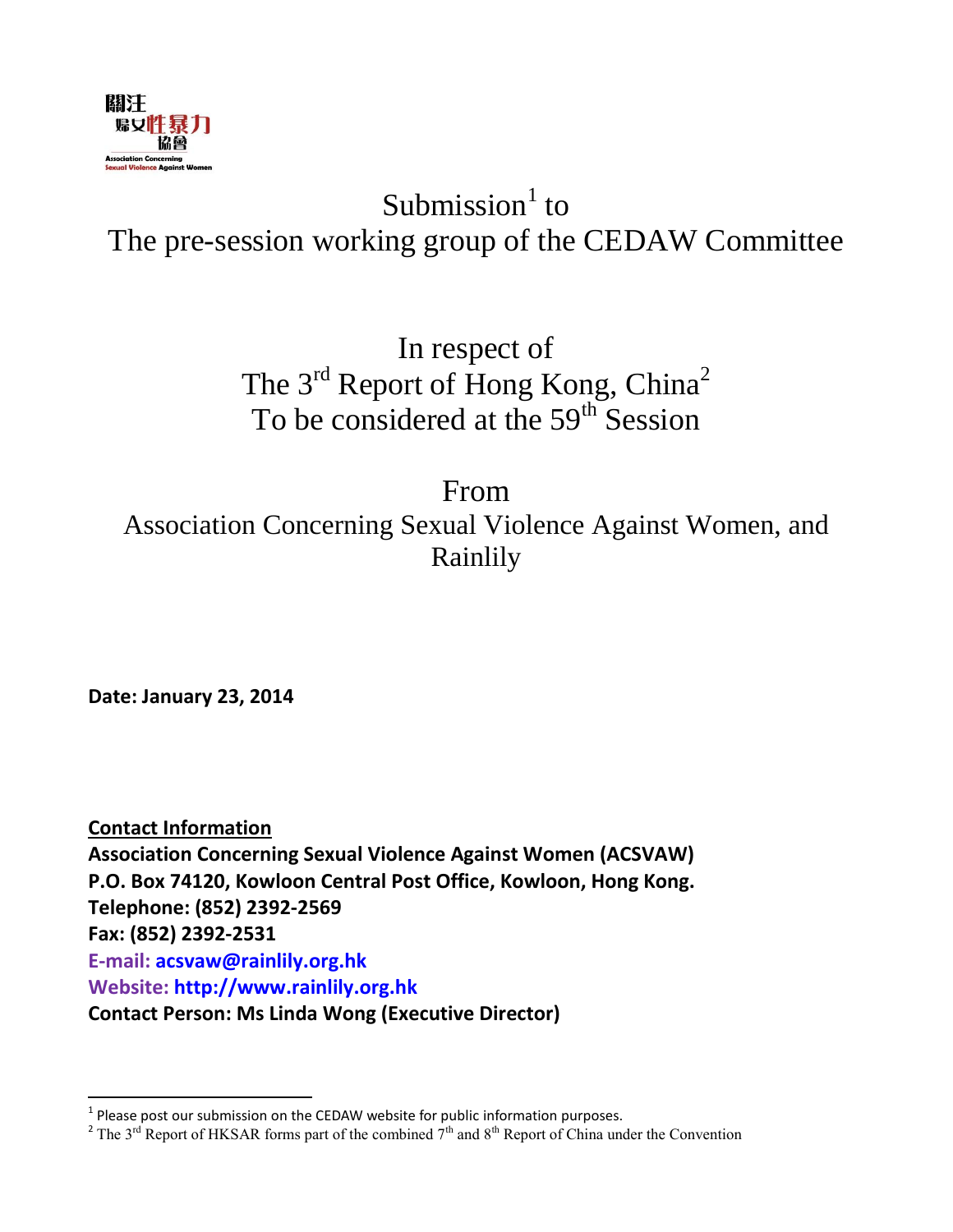# **Sexual Violence Against Women in Hong Kong: Urge for the Set-up of a Real "One-Stop" Rape Crisis Centre**

By the Association Concerning Sexual Violence Against Women and the Rainlily  $3$ 

#### **Concluding Comments of the Committee given at the 36th Session**

- 1. In the previous Concluding Comments of the Committee given at the 36<sup>th</sup> Session held in 7-25 August 2006, the Committee (at paragraph 36) urges the HK Government:
	- (1) "to strengthen its efforts in combating all forms of violence against women, including domestic violence"
	- (2) "to enhance women's access to justice, including by ensuring an effective response to complaints and carrying out more proactive investigations of complaints"
	- (3) "to improve gender-sensitive training for judicial and law enforcement officials and health and social workers on violence against women"

#### **2. In particular, "the Committee encourages the Government to re-establish the Hong Kong rape crisis centre so as to ensure that victims of sexual violence receive specific attention and counselling in full anonymity."**

3. The Committee recommends that the Government "allocate sufficient resources to combat all forms of violence against women, including domestic violence" and "to provide details about budget allocation in its next periodic report".

## **Initial Responses to the 3 rd Report of Hong Kong, China<sup>4</sup>**

- 4. In the HK Government's 3<sup>rd</sup> Report, the major part in response to the above Concluding Comments can be found under Article 5 with the sub-heading "Protection of women against violence"<sup>5</sup>. The followings are our responses to the Government's said report:
	- (1) In paras. 5.22-5.24, in response to the Committee's request on 'budget allocation' as referred to above, the Government provided the amount of resources allocated in handling domestic violence only, **without providing any information, figures or details about the 'budget allocation' in combating sexual violence against women**.
	- (2) In para.5.40, in response to the Committee's request to enhance women's access to justice, the Government mentioned that its Department of Justice issued "The Statement on the Treatment of Victims and Witnesses" in September 2009 ("the Statement") to assist domestic violence victims to undergo judicial proceedings. In fact, the Statement mainly caters for children and other vulnerable witnesses/victims **without specifying the vulnerability of sexual violence victims in giving evidence in court proceedings. Further, apart from this, nothing in report has mentioned about how the Government has enhanced sexual violence female victims' access to justice.**

 $\overline{a}$ 

<sup>3</sup> [http://www.rainlily.org.hk](http://www.rainlily.org.hk/)

<sup>&</sup>lt;sup>4</sup> The  $3<sup>rd</sup>$  Report of HKSAR forms part of the combined  $7<sup>th</sup>$  and  $8<sup>th</sup>$  Report of China under the Convention

<sup>&</sup>lt;sup>5</sup> Please refer to paragraph 5.16 on page 28 to paragraph 5.70 on page 39. Also, paragraph 11.13 on page 52 on "Sexual harassment" under Article 11 (equality in employment) and paragraph 15.5 on page 91 under Article 15 (equality in law).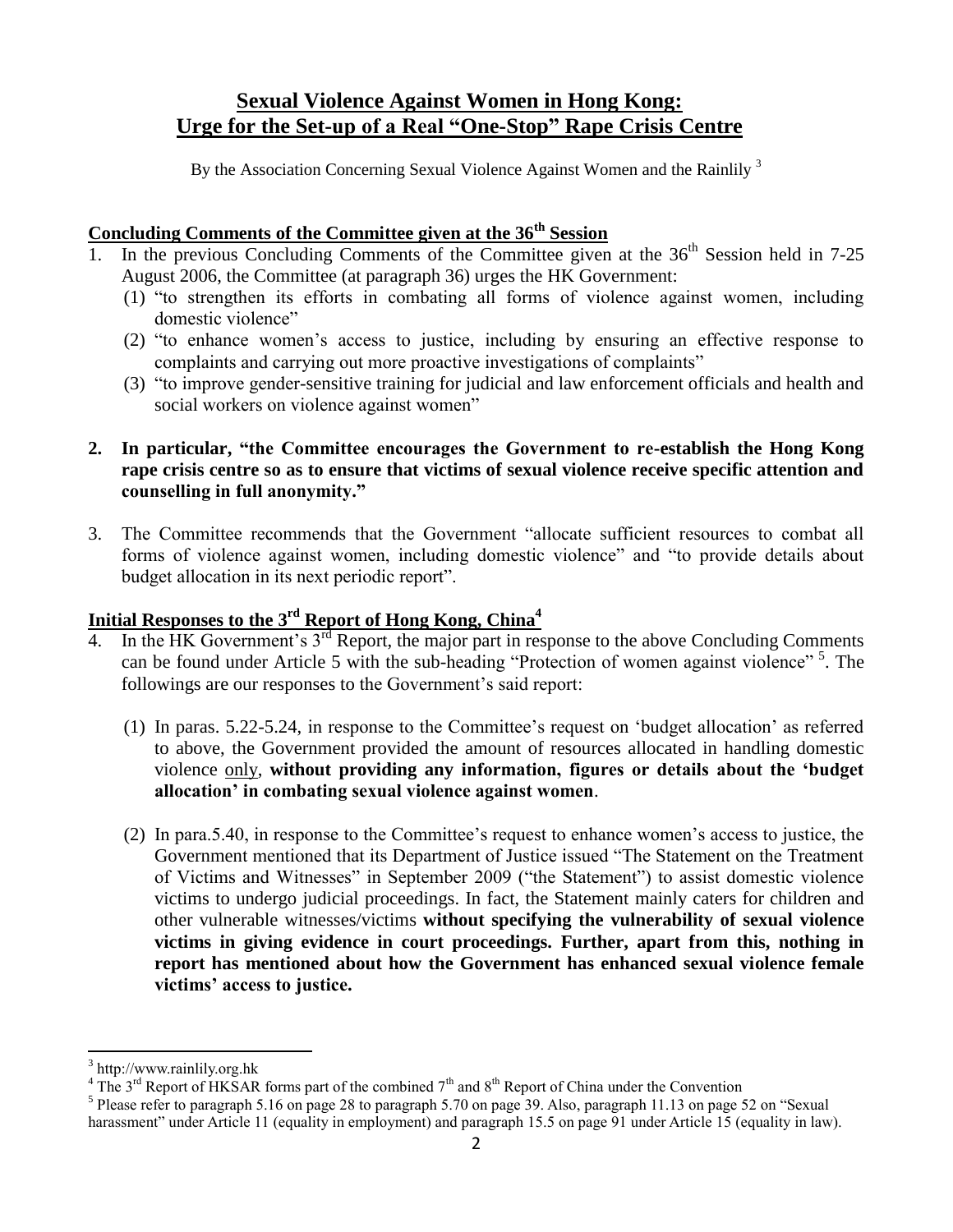- (3) In para.5.48, in response to the Committee's request to re-establish the rape crisis centre, the Government mentioned that it funded a new crisis centre in 2007. **However, that CEASE crisis centre is indeed a "Multi-purpose Crisis Intervention Centre" which is not a hospital-based model nor does it provide an "one-stop" supply for all the services needed by female victims of sexual violence**.
- (4) Also in para.5.48, the Government mentioned about our organization (Rainlily) that we have continued our operation as a crisis centre with funding support from the Community Chest. **In fact, we have only received time limited support from the Community Chest. The funding will be ended in the March of 2014.** Besides, we have to put much effort to raise funds from the public to top up the staff because the Community Chest gave us 70% of the total expenditure every year. **The funding uncertainty greatly affects the sustainability of our services.**
- (5) In para.5.49, the Government mentioned that the Police have set up the Vulnerable Witness Interviewing Suites to provide "one-stop" facilities to child/mentally incapacitated sexual violence victims for conducting video-recorded interview and forensic examination. **However, the existing interviewing suites are used for video-recoded interview only but seldom used for forensic examination. The international standard of "one-stop" service which is stipulated in the World Health Organisation (WHO) is not matched.**
- (6) In para.5.59, the Government mentioned that SWD has managed central information systems to monitor the trends of newly reported sexual violence cases. **However, owing to the different criteria of calculation between the Police and the SWD statistics on sexual assault cases, the data is not comprehensive and accurate.** For example, the Police use the number of sexual assault incidents to count the service statistics, whereas the SWD use the headcount, therefore the total number of sexual violence cases of Police are greater than that of the SWD. **In addition, the Hong Kong Government had not conducted any household survey on sexual violence during these five years. Therefore it is difficult to collect data on the nature of sexual violence, the seriousness of the issue and the problems of underreporting.**
- (7) In paras.5.62-5.70, in response to the Committee's request to improve gender-sensitive training for different professionals, the Government mentioned in para.5.67 that staffs in the Forensic Pathology Service of the Department of Health are taught the new service model for handling adult sexual violence cases. **In fact, many victims shared that they are extremely stressful and embarrassed during forensic examination because there is lack of female forensic doctors and the way examination is conducted lacks gender-sensitivity.** Although the Government said that they had annual meeting with departments to discuss sexual violence cases, the meetings were not opened and RainLily had never been invited these meeting to reflect the difficulties of victims during forensic examination.
- (8) In para.5.68, the Government mentioned that the A&E of public hospitals have developed guidelines for healthcare staff on the management of victims of sexual violence and the victim is treated in a safe, confidential and protected manner. **In fact, the Government fails to provide sufficient facilities to support the operations of these guidelines.** According to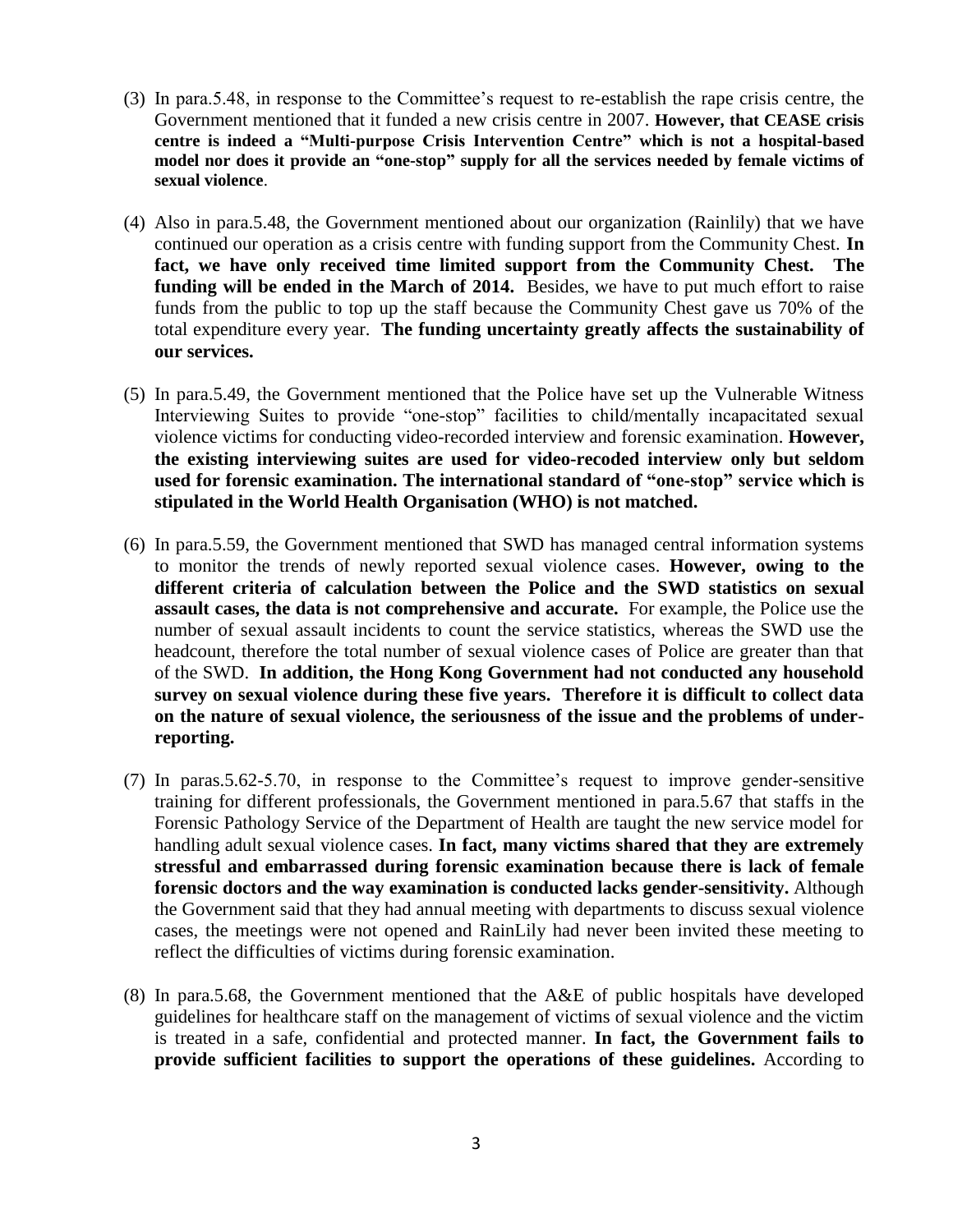Hung  $<sup>6</sup>$  (2011), the medical professional also commented that the A&E of public hospitals is</sup> undesirable for rape crisis intervention.

**(9) Apart from the above, the Government mentioned nothing as to the improvement of gender-sensitive training for different professionals in the handling of sexual violence victims.**

#### **List of Issues / Questions for the HK Government**

- 5. On the topic of 'Sexual Violence against Women', we suggest the following questions for the HK Government in consideration of its  $3<sup>rd</sup>$  Report:
	- (1) **Please provide the relevant figures and data which can show or demonstrate the resources (both financial and human resources) allocated to combat sexual violence against women, in particular the details about budget allocation.**
	- (2) **Please provide the number of gender sensitivity trainings to the judicial and law enforcement officers (including judges, prosecutors and Police) regarding sexual violence.**
	- (3) **Please illustrate the protective measures (such as special passage and screen protection) given to victims of sexual violence within the legal system to prevent second traumatization of victims.**
	- (4) **Please provide the respective numbers of cases of CEASE crisis centre in receiving hotline services, accommodation, and outreaching services broken down by gender, type of referring agents and case nature, including sexual violence, domestic violence, elder abuse and other crisis. In addition, how does the effectiveness of the CEASE service in term of sense of security and confidentiality, and degree in privacy and empowerment.**
	- (5) **Please provide the details of actual resources and facilities designated in each public hospital to implement the guidelines for healthcare workers referred to in para.5.68 of the Government's 3rd Report so as to ensure a safe and confidential environment. Please also provide reasons why RainLily counsellors were not included or named as case managers of sexual violence in the said guidelines.**
	- (6) **Please provide what resources have been granted to RainLily in terms of policy, finance, and the provision of venue in order to support and recognize the work and contribution of Rainlily.**

 $\overline{\phantom{a}}$ <sup>6</sup> Hung S.L. (2011). *A Research Report on help seeking experiences of sexual violence victims in Hong Kong: Community Responses and Second Victimization*. Hong Kong: Association Concerning Sexual Violence Against Women & Department of Social Work, Hong Kong Baptist University.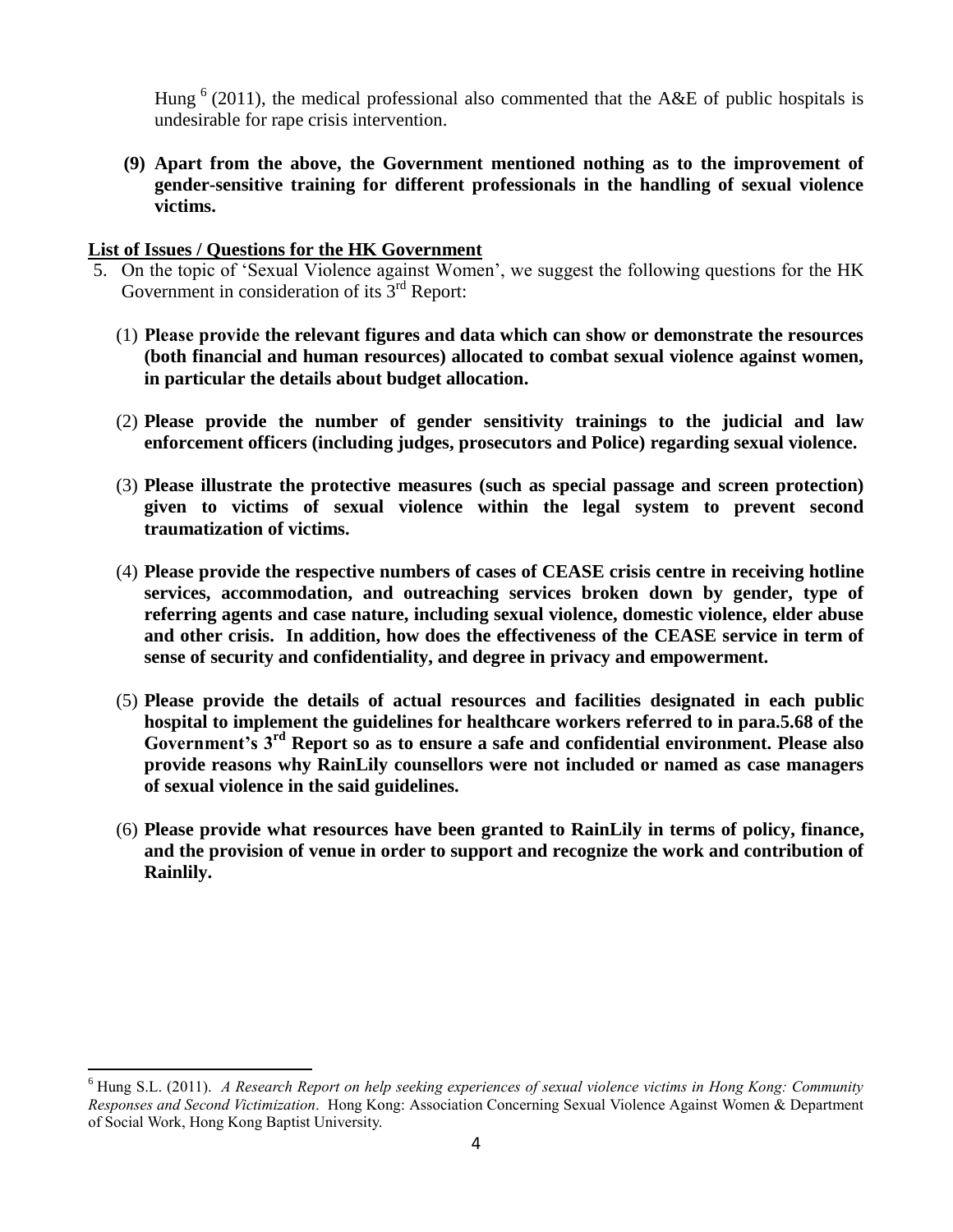# **Chapter 1: Discrimination against Women - Sexual Violence**

#### **Articles 1, 2 and 3**

 $\overline{a}$ 

- 1. According to the General Recommendation 19, para.6, 'discrimination' includes gender-based violence that is, directed against a woman because she is a woman or that affects women disproportionately. Sexual violence refers to any sexual act; attempt to obtain a sexual act without consent, unwanted sexual comments or advances directed against a person by coercion. It brings fear, humiliation and physical and psychological harm to the victim. Sexual violence is a consequence of power inequalities between men and women. Most of the victims are women and perpetrators are men. According to the General recommendation 19, para.10, state parties have "a comprehensive obligation to eliminate discrimination in all its forms"
- 2. In Hong Kong, victims of rape and sexual assault are mainly women. From the database provided by the Social Welfare Department  $(SWD)^7$  in 2013, 99% of victims are female. Around 40% of female victims come from lower-economic class.
- 3. Sexual violence causes great harm to women and affect women's social life and freedom seriously. Female victims are more likely to suffer from depression, anxiety, psychosomatic symptoms, eating problems, and sexual dysfunctions. Some victims experience psychological problems as long as 15 years after the assault. Effects of violence may also be fatal as a result of intentional homicide, severe injury or suicide. Women who experienced sexual assault in childhood or adulthood are more likely to attempt or commit suicide than other women.
- 4. Studies show that women who have been physically or sexually assaulted require health services more than other women, thus increasing the general costs of health care in the society. The health care costs of women who were raped or assaulted were 2.5 times higher than the costs of other women. In Hong Kong, RainLily found that the 70% of the female victims suffered from depression, 13% of them attended the psychiatric ward, 47% had self-harm behavior, 25% had suicidal ideation and 20% had attempted suicide after the sexual assault incidents.<sup>8</sup>
- 5. However, the Government has not adopted a comprehensive obligation to combat sexual violence. In HK, the Labour and Welfare Bureau (LWB) is the highest coordinating institution in the Government of formulating and implementing policy about sexual violence. However, the LWB is not powerful enough to lead government departments to combat sexual violence. In the LWB, the team who is responsible to formulate and implement measures to combat sexual violence lacks financial and human resources. According to the LWB, the annual budget for provision of supporting services (like hotlines, shelters, crisis intervention services) for domestic and sexual violence is HK\$10.8 million (refer to LWB 619).<sup>9</sup> Since there is no breakdown of this figure **made available to the public, it is difficult to assess whether the Government has allocated sufficient resources to combat, among others, sexual violence against women as recommended by the Committee at the 36th Session.<sup>10</sup>** In fact, counseling and support groups for sexual violence

<sup>7</sup> SWD(2013), *Statistics on Child Abuse, Spouse/ Cohabitant Battering and Sexual Violence Cases*, <http://www.swd.gov.hk/vs/english/stat.html> (accessed Jan 23, 2014)

<sup>8</sup> Cheung, Fanny M., Ng, Wai-ching(2005), *Rainlily Build-in Study Report 2001-2003*. Hong Kong: Association Concerning Sexual Violence Against Women, The Gender Research Centre at the Chinese University of Hong Kong.

 $9 \text{ LC Paper No. LWB(WW)}$ 619, Secretary for Labour and Welfare response to question by Hon. LEUNG Kwok-hung on the expenditure for handling sexual violence cases.

<sup>&</sup>lt;sup>10</sup> Please refer para. 36 of the Concluding Comments of the Committee.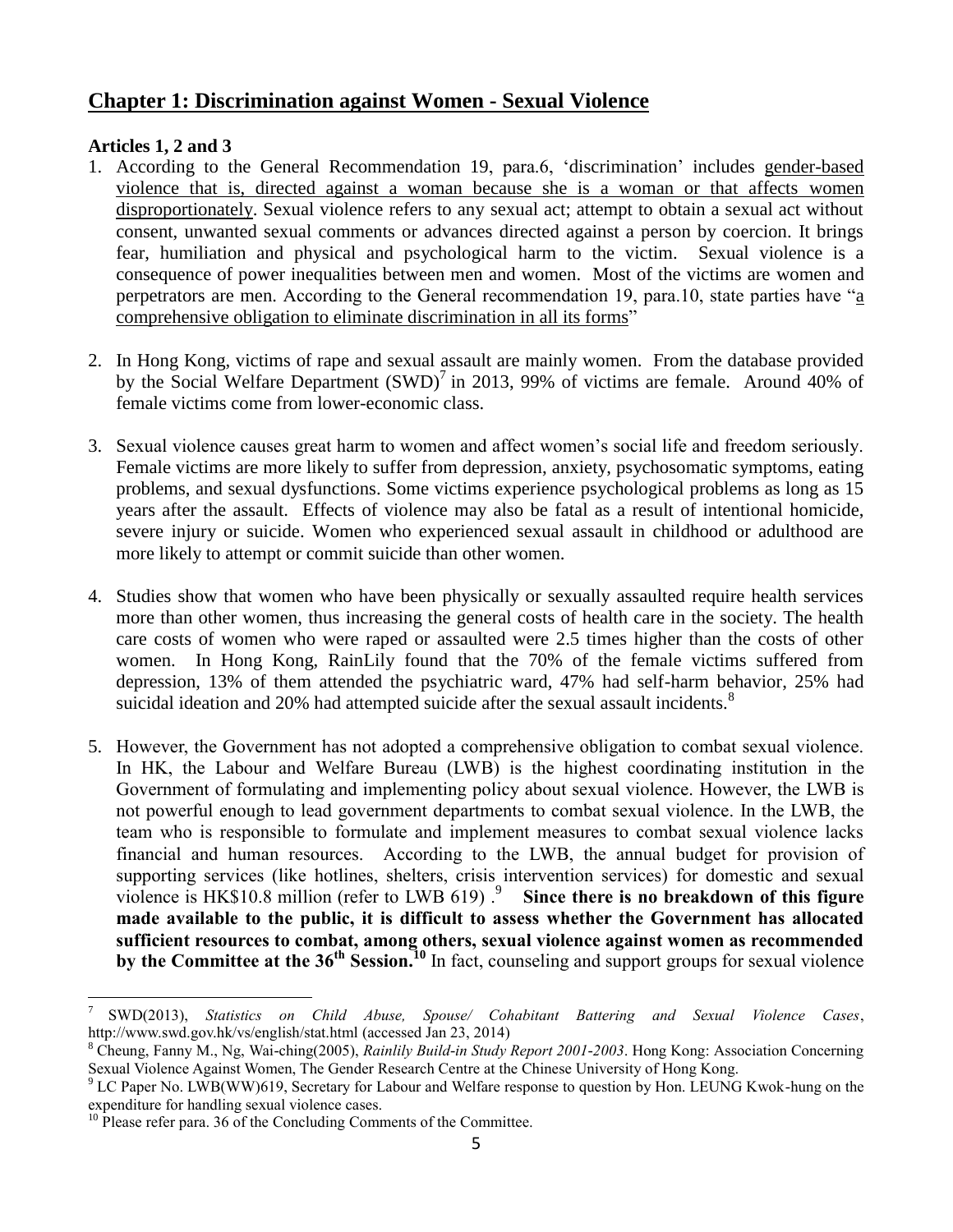victims are few and usually underfunded. **Even in the current 3rd Report, the Government still failed to provide details about budget allocation in respect of sexual violence against women despite the same was recommended by the Committee at the 36th Session.** <sup>11</sup>

**6. In the premises, we hereby ask the HK Government to provide to the Committee relevant figures and data which can show or demonstrate the resources (both financial and human resources) allocated to combat sexual violence against women, in particular the details about budget allocation in this regard.**

#### **Articles 5 and 15**

- 7. According to General recommendation 19, para.11, "Traditional attitudes by which women are regarded as subordinate to men or as having stereotyped roles perpetuate widespread practices involving violence or coercion…**Such prejudices and practices may justify gender-based violence as a form of protection or control of women.**" Sexual violence is not so much a mean to satisfy sexual needs but to gain power or maintain dominance. Sexual violence also limits women's ability to move about and lead them to seek for men's protection. Women who are economically dependent find it difficult to leave their husbands when abused.
- 8. In Hong Kong, the prevalence of rape myths has reinforced discrimination against women who encounter sexual violence. Some of them may even be blamed for their predicament. Recently, the Secretary for Security, T.K. LAI, being the head of the Security Bureau of Hong Kong, put the blame on rape victims. LAI said, "Some of these (rape) cases also involved the victims being raped after drinking quite a lot of alcohol. So I would appeal that young ladies should not drink too much."<sup>12</sup> Obviously, such saying reflects that Lai lacks a gender perspective in understanding the issue of sexual violence against women and apparently, his view reflects how inadequate the Government is in providing gender-sensitivety training to the professionals and govnment officials specfically and in educating the general public accordingly.
- 9. In Hong Kong, reported rape and indecent assault cases have increased over the years. According to Hong Kong Police Force, there were 1086 reported rape and indecent assault cases in 2002.<sup>13</sup> In 2012, there were 1616 reported cases.<sup>14</sup> The increase is  $48.8\%$  over ten years. According to a statistics of the Police, every 5.4 hours there is a sexual violence case taken place. In fact, according to the hotlines survey recently carried out by the Rainlily, there is significant under-reporting in sexual violence cases. According to the survey, from April 2011 to March 2013, about 87% of the victims did not report their cases to the Police. Among these victims, 22.2% did not want to be further troubled by the incident and its related matters  $^{15}$ , 17.8% feared of being blamed by others  $^{16}$ , and 16.7% felt ashamed to report the case because they were shameful about the incident. The shamefulness and self-blame attitude make them very hesitate to talk about the incident. Further, sexual nature of the incident makes it more difficult and embarrassing for them to talk about it in front of others.

l <sup>11</sup> Please refer to para.36 of the Concluding Comments of the Committee and paras.5.22-5.24 of the  $3<sup>rd</sup>$  Report of HK

<sup>&</sup>lt;sup>12</sup> Please refer to the news reporting in South China Morning Post on  $14<sup>th</sup>$  May 2013.

<sup>&</sup>lt;sup>13</sup> Hong Kong Police Force (2003). *Hong Kong Police Review 2002*. Appendices 5.

<sup>14</sup> Hong Kong Police Force (2013). *Hong Kong Police Review 2012*. Appendices 8.

<sup>&</sup>lt;sup>15</sup> When they were asked to explain what that means, they said they are worried about the process of statement-taking by the Police and giving evidence in court as they are unfamiliar with the legal proceedings. They are also fear of being known by the public, queried and misjudged by the police and defence lawyers and the long duration of the entire process.

<sup>&</sup>lt;sup>16</sup> The victims were blamed by their family members, friends and employers who then discouraged them to report.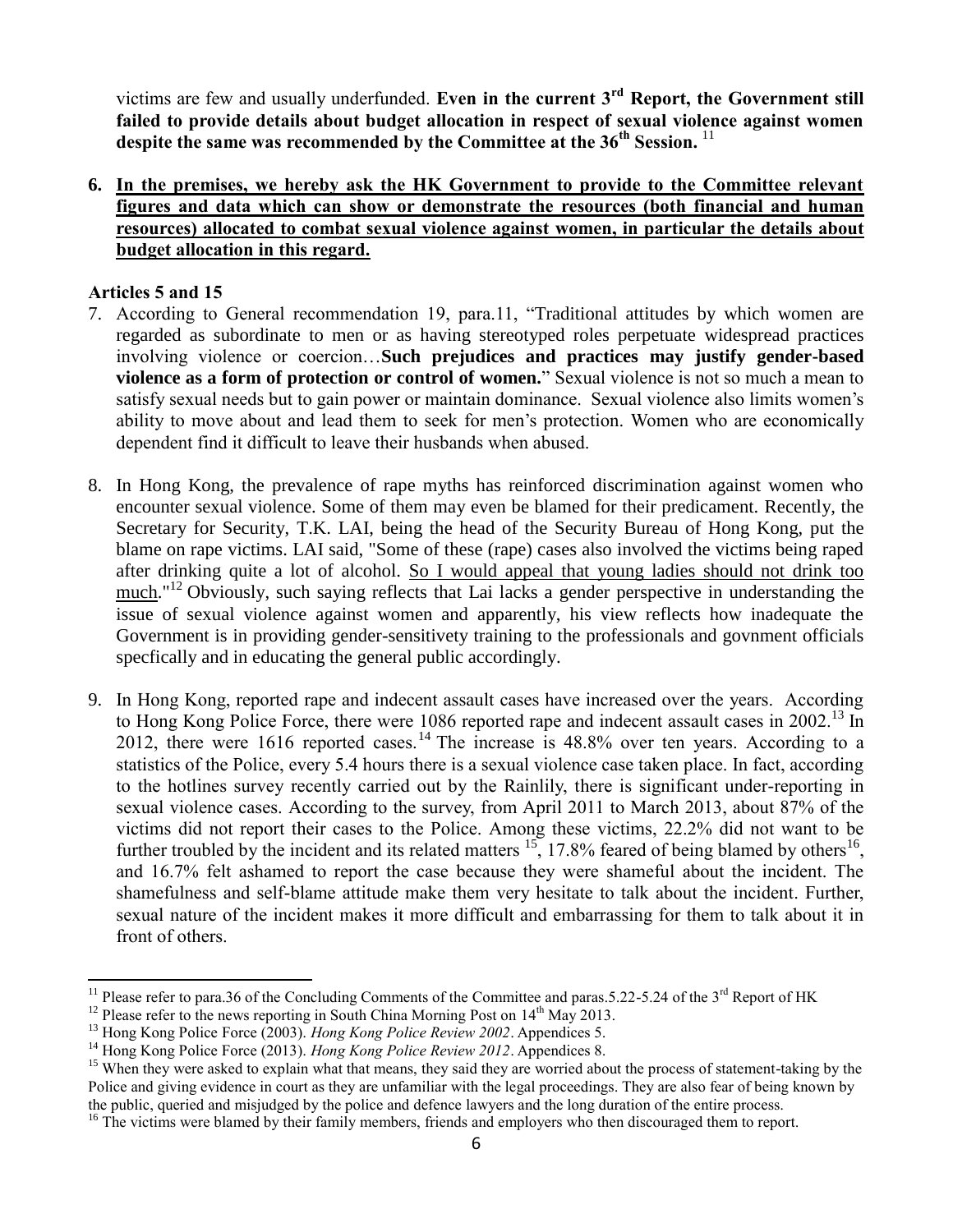- 10. In Hong Kong, being a Chinese society, people tend to think that "the greater the intimacy, the less likely people are to judge an instance of forced sexual intercourse as rape". Such biased thinking tends to blame the victims for, eg sending wrong message to the abuser, especially when the female victims are raped by their intimate partner. Obviously, such thinking treats the victims unfairly and tends to justify such terrible sexual crimes. These biased public perceptions of stranger rapes and marital rapes also affect the way the professionals respond in handling different victims of stranger and acquaintance rapes. So, victims of acquaintance rape are 11 times more likely than others to be clinically depressed and 6 times more likely to experience social phobia. Most importantly, it will increase and enhance the victim's feeling of guiltiness that further deters them from disclosing and reporting the incidents. As a result, the under-reporting rates are much higher in marital or date rapes.
- 11. Another reason that contributes to the problem of substantial under-reporting in cases of sexual violence against women is that victims of sexual violence are known to be easily subject to "second trauma" or "secondary victimization" in the process of reporting the case and giving evidence in court. In Hong Kong, however, little has been done to address this issue. For example, from time to time victims of sexual violence encounter the following discouraging or upsetting experience with the Police: they were not encouraged to report by the police officers, their account of the incident was strongly questioned by the police officers, they had to repeat giving an account of the incident to different police officers, male officers were present in the statement taking process, it took a long time to finish the statement taking process, their identity was revealed to others including family members by the police without the victim's knowledge or consent, insufficient privacy protection, they were not informed of the progress their case, etc.
- 12. According to Article 15(1), women and men should have equal status before the law, and state parties should "take all legal and other measures that are necessary to provide effective protection of women against gender-based violence".<sup>17</sup> Hence, the Committee at the 36<sup>th</sup>  $\overline{\text{Session}}$  urges the HK Government "to enhance women's access to justice, including by ensuring an effective response to complaints and carrying out more proactive investigations of complaints, and to improve gendersensitivity training for judicial and law enforcement officials and health and social workers on violence against women". <sup>18</sup>
- 13. However, currently, the supporting services to the victims of sexual violence in Hong Kong are very fragmented and also lack of gender perspective. The victims have been always treated as ordinary victims who suffer from any kinds of violence. Their discriminatory experiences incurred by genderbased biases have not been addressed to properly. The specific needs of the sexual violence female victims, such as an accessible, fixed, secure, clean and private place for getting various support services, adequate measures for preventing second trauma and multi-disciplinary support with high gender-sensitivity, have not properly and sufficiently taken care of.
- 14. Although the Government mentioned in the  $3<sup>rd</sup>$  Report (at para.5.40) that its Department of Justice issued "The Statement on the Treatment of Victims and Witnesses" in September 2009 ("the Statement") to assist domestic violence victims to undergo judicial proceedings, the Statement mainly caters for children and other vulnerable witnesses/victims **without specifying the**

 $\overline{\phantom{a}}$ 

 $^{17}$  See General Recommendation 19, para.24(t).

 $18$  See para.36 of the Concluding Comments of the Committee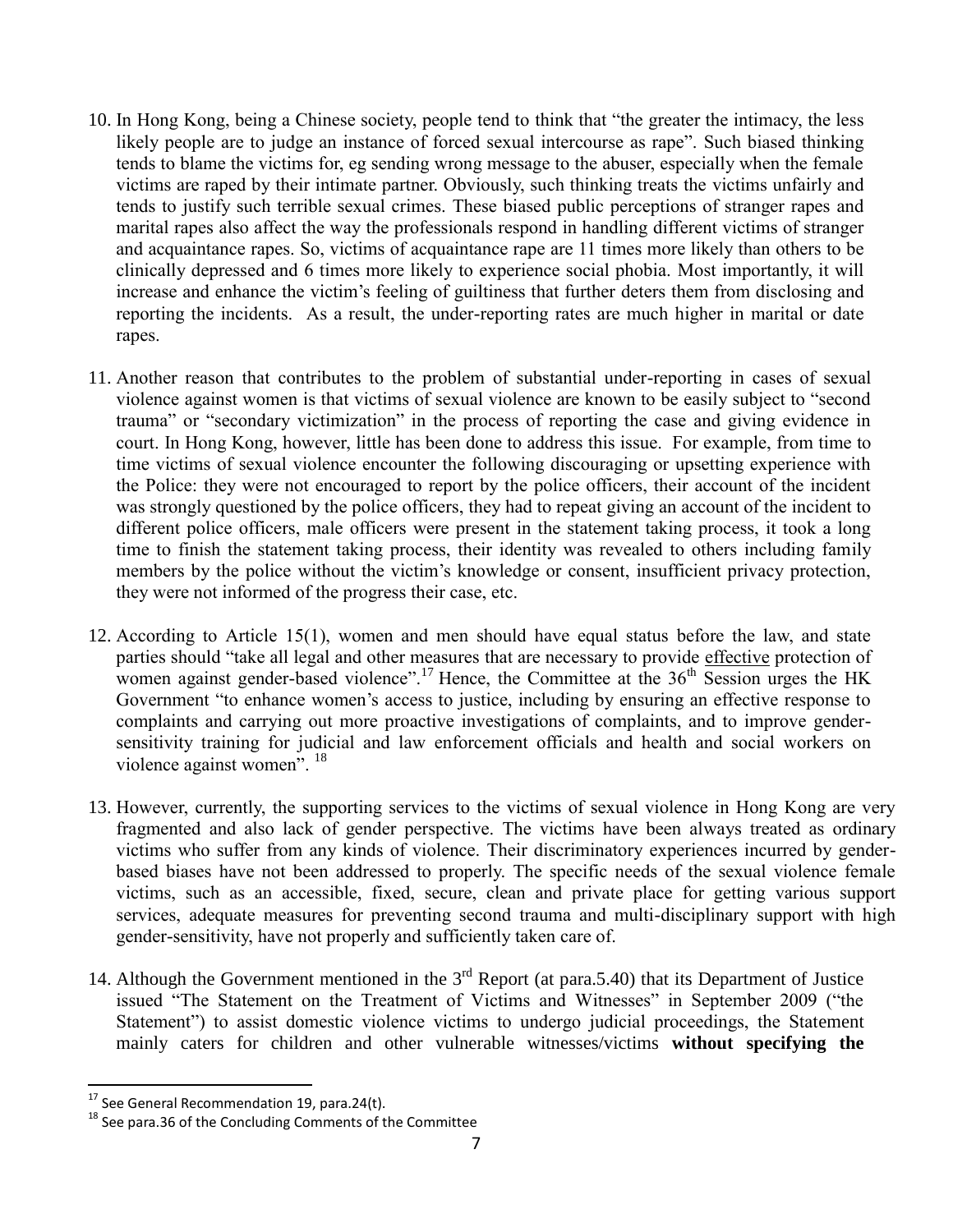**vulnerability of sexual violence victims in giving evidence in court proceedings. Further, apart from this, nothing in report has mentioned about how the Government has enhanced sexual violence female victims' access to justice.**

- **15. We hereby therefore ask the Government to inform the Committee how and to what extent the existing prosecution policy has given adequate support and protection to the victims of sexual violence within the legal system. In particular, what has been done to ensure that the integrity and dignity of the victims are respected during the process of prosecution. Also, what kinds of and how many gender-sensitivity trainings have been given to the judicial and law enforcement officials and health and social workers on sexual violence against women.**
- 16. All in all, the HK Government simply fails to meet the international standard set by the World Health Organization (WHO) to provide a comprehensive and women friendly one-stop services to the victims of sexual violence . This indeed echoes with the Concluding Comments of the Committee at 36<sup>th</sup> Session that the Government is encouraged to "re-establish the Hong Kong rape" crisis centres so as **to ensure that victims of sexual violence receive specific attention and counseling in full anonymity**". <sup>19</sup> More details are set out under Chapter 2.

## **Chapter 2: 'One-stop' Rape Crisis Centre**

#### **Articles 5 and 15**

 $\overline{\phantom{a}}$ 

- 17. As mentioned above, the CEDAW Committee encourages the HK Government "to re-establish the Hong Kong rape crisis centre so as to ensure that victims of sexual violence receive specific attention and counselling in full anonymity". We strongly agree with and welcome the Committee's suggestions regarding the setting up of rape crisis centres, which should provide specific attention and counseling in full anonymity to the victims of sexual violence.
- 18. In fact, this is also WHO's standard of the one-stop rape crisis centre for sexual violence victims. According to WHO's guidelines for medico-legal care for victims of sexual violence, <sup>20</sup> health and welfare of victims of sexual violence are of foremost priority when running a rape crisis centre. "The ideal is that the medico-legal and the health services are provided simultaneously; that is to say, at the same time, in the same location and preferably by the same health practitioner".
- 19. Hence, consultation is suggested to take place at one spot/site where there is high accessibility to the full range of services and facilities including laboratory and counseling services that the victims may need, for example, within a hospital or a clinic or somewhere there is immediate access to the medical expertise. Victims should be able to gain access to the service round the clock. The place where the service is provided should be safe, secure and of privacy. Apart from services, providing sufficient facilities and equipment with high quality is also important. It has been suggested that the following facilities should be included: an examination room, a separate room where the victims can talk or receive counseling services, a washroom with shower and toilet facilities, an interviewing room for statement taking by the police, and a reception area where accompanying friends and family members can stay.

<sup>&</sup>lt;sup>19</sup> Please refer to para.36 of the said Concluding Comments

 $20$  WHO (2003). Guidelines for Medico-Legal Care for Victims of Sexual Violence.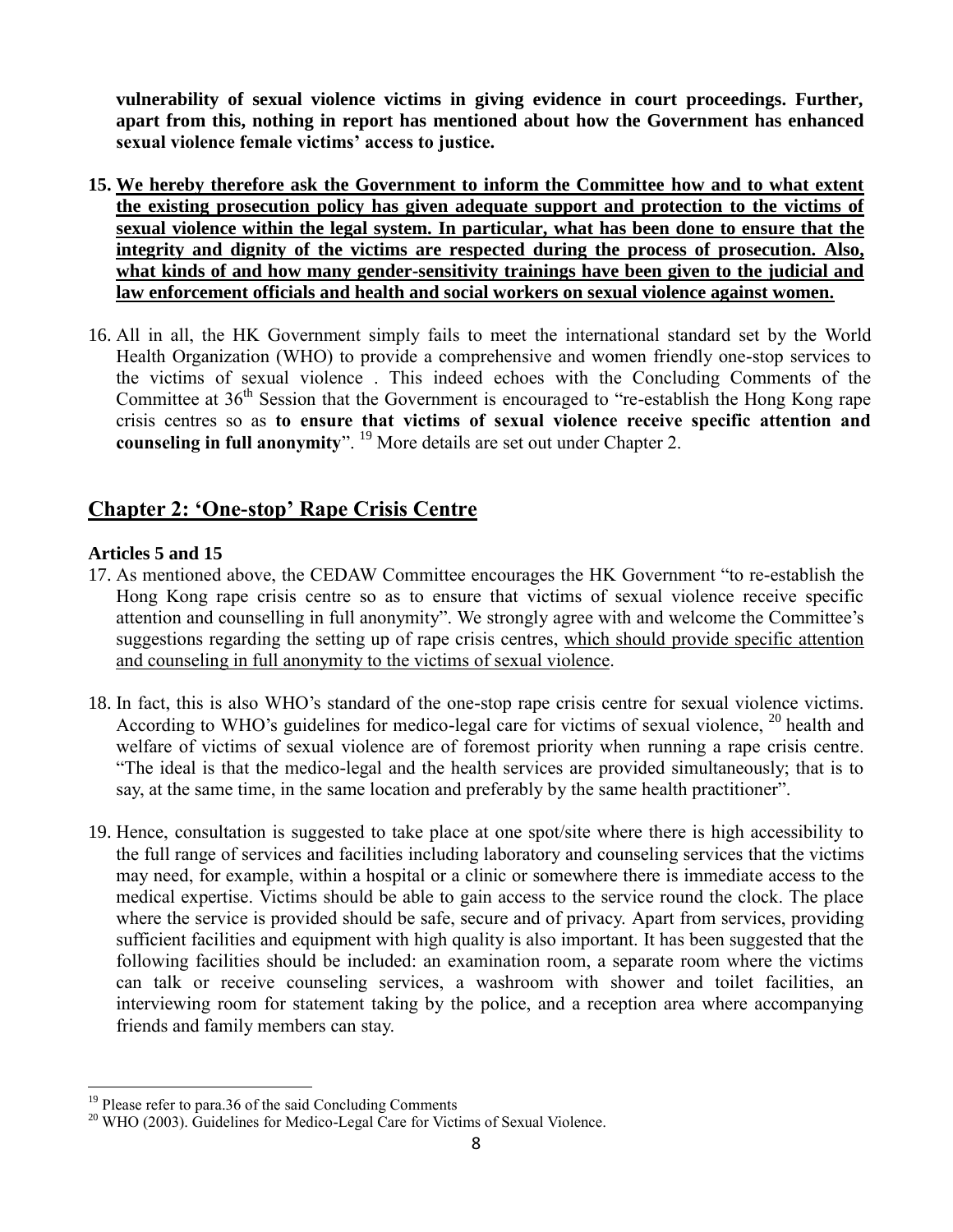- 20. Accordingly, pursuant to WHO's guidelines, a qualified rape crisis centre should locate at a fixed and confidential place, which provides comprehensive services to female victims of sexual violence including counseling by social workers, statement taking by the police and forensic examination by the health workers and gives the victims a sense of security and privacy. These are the important elements for the recovery of sexual violence victims and to encourage them reporting the case.
- 21. As shown above, sexual violence against women is related to gender inequality. So, when we are talking about "specific attention" be given to sexual violence victims, the rape crisis centre is expected to have gender perspective and thus the services it provides should be "female-based" (as opposed to the "gender-free-client-based"). "Female-based" services concentrate on the specific needs of female victims who suffered from a gender-based sexual violence and discrimination, such as being blamed or feeling ashamed under various rape myths. A qualified rape crisis centre, therefore, should work on advocating for female victims' rights as well as providing crisis intervention tailored for the special needs of female sexual violence victims.
- 22. In para.5.48 of the 3<sup>rd</sup> Report of Hong Kong (and in response to the comments of the Committee as mentioned above), the Government stated that it has introduced "a new, comprehensive and onestop service model involving multi-disciplinary assistance for victims of sexual violence in 2007, [namely a] new crisis intervention and support centre, the CEASE Crisis Centre". According to the Government, "services provided by the CEASE Crisis Centre include short-term accommodation for adult victims of sexual violence and individuals/families facing domestic violence or in crisis, a 24-hour hotline for the public, counseling services and immediate outreach/crisis intervention."
- 23. Indeed, according to our understanding, when a victim seeks help through the 24-hour hotline provided by the CEASE Crisis Centre (CEASE), the centre will assign a social worker as a case manager to approach the victims and explain the relevant procedures involved. Then, the case manager will accompany the victim to go through different procedures and treatments at different places. This way of out-reaching service may help to clear up the victim's confusions about different services and procedures. But it still fails to reduce the second traumatization that a female sexual violence victim usually has experienced in the entire process because the victim still needs to travel to different places where different departments locate and repeats the rape incident over and over to different officers and professionals.
- 24. Further, the current service model fails to provide sufficient privacy and confidentiality and thus the sense of security to the female victims. When the case manager accompanies the victim to go to hospitals or police stations, the victim still has to follow the same procedure with other patients or the general public at the hospitals or police stations. For example, victims will receive medical check-up merely behind a curtain like other patients without any anonymity. In the premises, with reference to the guidelines issued by the WHO, it is doubtful if the Government has really established a one-stop rape crisis centre through CEASE as claimed by itself in the 3<sup>rd</sup> Report.
- 25. Moreover, the 24-hour hotlines service provided by the CEASE Crisis Centre has been handling different kinds of cases, including sexual violence, domestic violence, elder abuse, other family crisis, and the general cases referred to by the SWD.<sup>21</sup> It provides services for both gender and for victims suffering from family crisis or emotional distresses. It fails to provide specialized services

 $\overline{\phantom{a}}$ 

<sup>&</sup>lt;sup>21</sup> According to the document of Legislative Council (no.  $CB(3)256/08-09$ ), among 187 cases with accommodation in the CEASE, there were 161 cases of domestic violence (including spouse abuse and elder abuse), 18 cases of sexual violence, and 8 cases of individual/family crisis which is not related to sexual violence.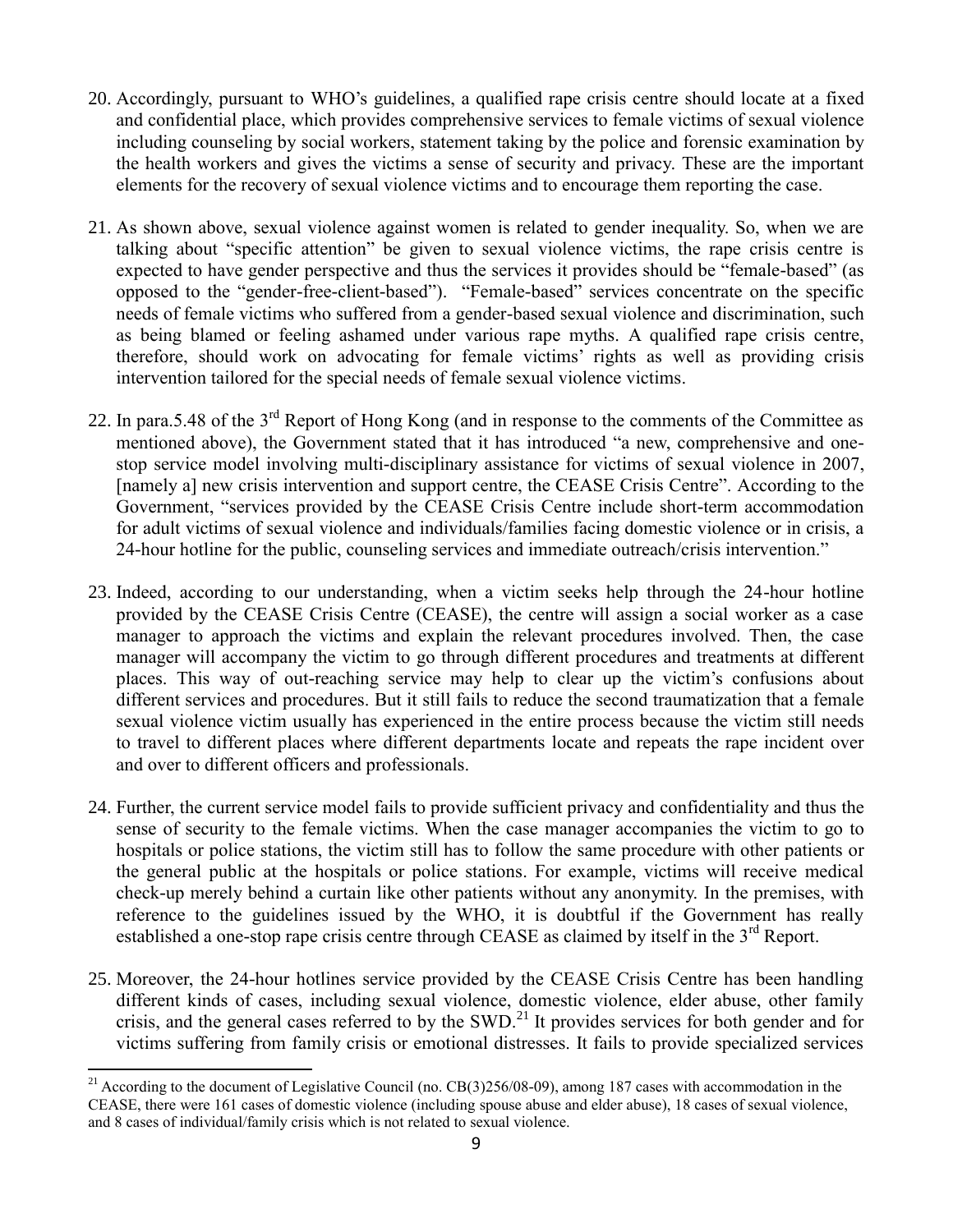with gender mainstreaming and perspective for female victims of sexual violence. It is actually an integrated services model funded by the Government and operated by an NGO.

- 26. The one-stop rape crisis units in New South Wales, Australia are based at local major hospitals. Victims of sexual violence are able to access all services at one location. It helps to build up a sense of security and confidentiality for the victims. As stated by its review in  $2007^{22}$ , the victims "will become familiar with the environment and unit staff leading to a decrease in isolation and a degree of empowerment" in this kind of one-stop service provision.
- 27. **We hereby ask the Government to provide the respective numbers of cases of CEASE crisis centre receiving hotline services, accommodation, and outreaching services broken down by gender, type of referring agents and case nature, including sexual violence, domestic violence, elder abuse and other crisis. In addition, how does the effectiveness of the CEASE service in term of sense of security and confidentiality, and degree of privacy and empowerment.**

### In response to para.5.68 of the  $3<sup>rd</sup>$  Report of HK

 $\overline{\phantom{a}}$ 

- 28. The Government stated that, "The Accident and Emergency Departments (A&E) of public hospitals have developed guidelines for healthcare staff on the management of victims of sexual violence and sexual assault, including the procedure and attitude for handling these cases, as well as the reporting and referral mechanism to ensure that the victim is treated in a safe, confidential and protected manner." However, to our understanding, the Government fails to provide sufficient facilities as to support the operation of these guidelines. For examples, victims have to receive medical examination and give statement to the police in a cubicle which separated by a curtain located at the A&E of the hospitals. Some police officers will then report the case to their superior in the lobby area of the hospital. No fixed and secure place has been designated and provided for the victims of sexual violence with full anonymity under these guidelines. As regarding the referral mechanism, the guideline excluded RainLily counsellors as one of the designated case managers for victims of sexual violence.
- 29. **We hereby ask the Government to provide actual support – a separate room with full range of facilities in each hospital, so as to match with the guidelines regarding the crisis handling of victims and to follow the principles of anonymity, safety and privacy. The guideline should include RainLily crisis centre as a referral and counselling follow up for the victims as well.**

# **Chapter 3: Rainlily, the first One-stop Rape Crisis Centre in HK**

30. According to the  $2<sup>nd</sup>$  Report submitted by the HK Government in 2004, it stated that "The first Rape" Crisis Centre, RainLily, is a three-year pilot project funded by the Hong Kong Jockey Club Charities Trust (HKJCT) since December 2000. It is operated by a non-governmental organization, the Association Concerning Sexual Violence Against Women, to serve women victims of sexual violence. It provides one-stop services including hotline, 24-hour outreaching, crisis intervention, therapeutic group, counseling, arrangement of medical examination, legal services, etc. The need

<sup>&</sup>lt;sup>22</sup> NSW Rape Crisis Centre, Cossins, Anne (2007). *A Best Practice Model for the Prosecution of Complaints of Sexual Assault*. Australia.